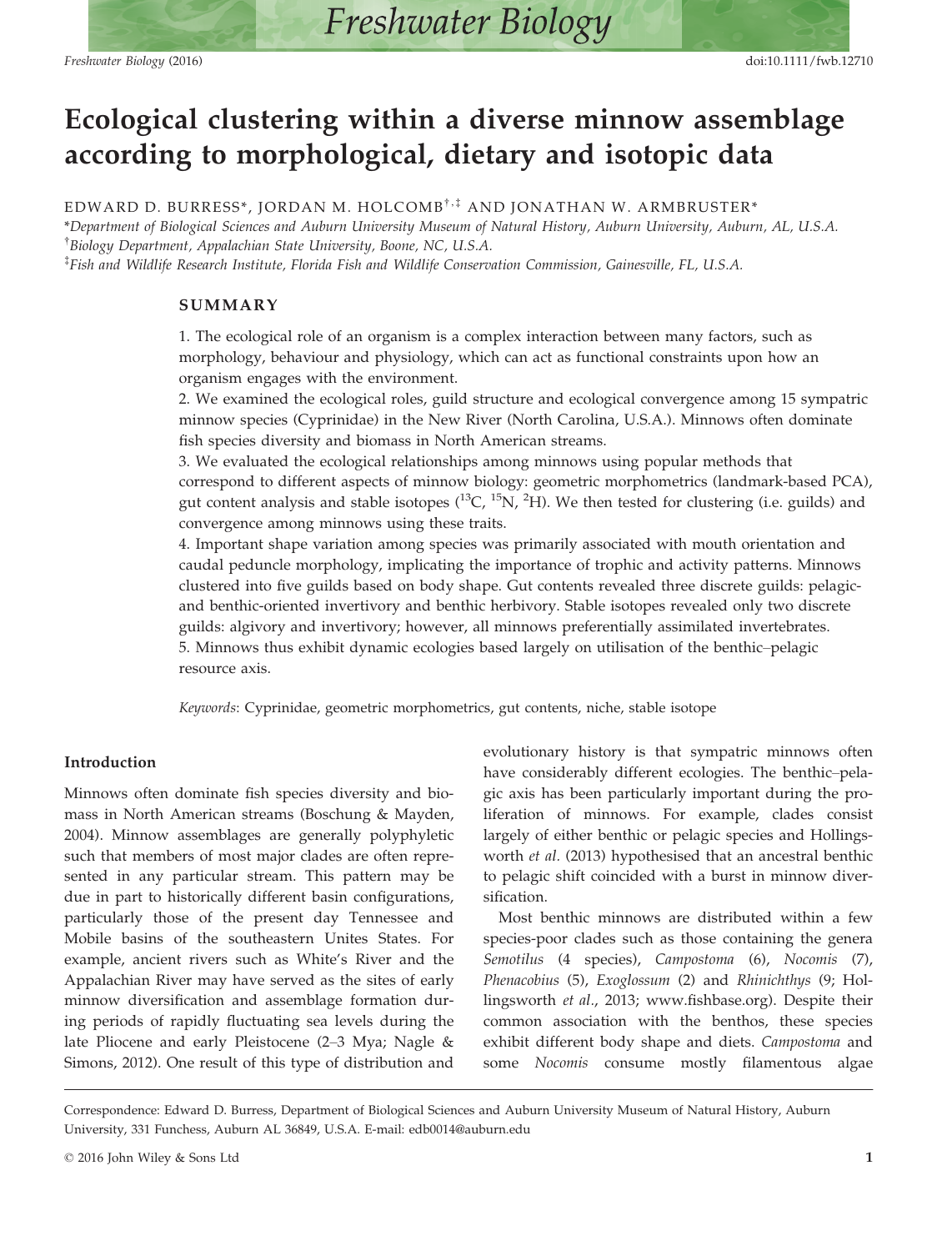(Power, Matthews & Stewart, 1985; Power, Stewart & Matthews, 1988; German et al., 2009), whereas the others consume mostly benthic insects (Hambrick, Jenkins & Wilson, 1975; Pappantoniou & Dale, 1982; German et al., 2009). In contrast, the pelagic species are distributed across several more speciose clades such as those containing Notropis (90), Luxilus (9) and Cyprinella (32), among others (Hollingsworth et al., 2013; [www.fish](http://www.fishbase.org)[base.org](http://www.fishbase.org)). These species are generally small, tend to aggregate into schools and may feed from the surface, the water column (e.g. drift feeding) or the benthos (Boschung & Mayden, 2004). All minnows are generally elongate, but they may differ in relative body depth, lateral compression, caudal peduncle depth and orientation of the mouth (Menhinick, 1991; Boschung & Mayden, 2004). Despite these generalities, the ecological roles and relationships among many minnows are poorly understood, in part due to their sheer diversity. For example, the Leuciscinae (i.e. minnows) consists of approximately 570 species distributed throughout Eurasia and North America (Imoto et al., 2013). Furthermore, they are frequently overlooked in lieu of more charismatic or economically important species that inhabit the same environments, such as basses and sunfishes (Centrarchidae) and trout (Salmonidae).

Consumer-resource dynamics can be mediated by many factors. The most prominent factor may be functional limitations associated with morphology that can facilitate exploitation of certain resources and preclude exploitation of others. For example, mouth orientation is often associated with how and from where species feed (Gerking, 1994). Long guts facilitate the assimilation of difficult to digest food resources such as those with complex structures or cellulose (Wagner et al., 2009). Specialised jaws often allow exploitation of hard-shelled resources such as molluscs (Mittelbach, 1984; Meyer, 1989) or facilitate assimilation of nutrient-poor resources by rupturing cells during mastication (Xie, 2001). Beyond these functional constraints, what species actually consume is perhaps the most basic metric used to quantify the dietary niche of that organism (Elton, 1927; Hutchinson, 1957). For example, fish consumers may display a proclivity for benthic or surface-oriented foraging, which will mediate the importance of particular prey items associated with different habitats (López-Fernández et al., 2012). Among fish, this often results in disparity in the relative importance of autochthonous and allochthonous resources. Physiological processes that mediate assimilation are also important. For example, teleost fish intestines do not produce enzymes capable of breaking down cell walls (i.e. cellulose), and

therefore to facilitate digestion of these food resources, they rely on microorganisms to produce necessary enzymes, mechanical processing to physically rupture cell walls and/or long digestive tracts to maximise transport time (Sibbing & Nagelkerke, 2001; German et al., 2009; Wagner et al., 2009; Pelster et al., 2015).

We investigated the ecological roles of a diverse assemblage of 15 minnows, and particularly how species partition into guilds based on commonly used metrics: geometric morphometrics, gut contents and stable isotopes. These metrics are functionally related in that they reflect (i) how species are equipped to utilise resources (i.e. morphology), (ii) how species utilise resources (i.e. behaviour) and (iii) how species assimilate resources (i.e. physiology). Second, because most of these species are disparately related, yet co-occur and thus experience similar environmental conditions, we evaluated the degree of ecological convergence.

## Methods

## Study species

We used an assemblage of 15 sympatric minnows in the New River (Watauga County, NC, U.S.A; 36.21°N, 81.65°W), which encompasses several major lineages and variable ecologies. This assemblage includes widely distributed species that occur throughout much of North America (e.g. R. cataractae and Semotilus atromaculatus), throughout Southeastern or Eastern North America (e.g. Nocomis leptocephalus and R. atratulus), as well as several species that are endemic to the New River drainage (e.g. Phenacobius teretulus, Nocomis platyrhynchus and Exoglossum laurae; Table 1). We recognise that N. rubellus from the New River basin is currently considered an undescribed species (N. sp. cf. rubellus, Kanawha Rosyface Shiner; Berendzen et al., 2008), but for simplicity, will refer to it as N. rubellus.

## Sampling

We sampled fish in December (2011), March, July and December (2012) from the New River using a LR-24 Electro-fisher (Smith-Root, Inc.). All fish were identified according to Menhinick (1991). Specimens were temporarily stored on ice in the field and later stored in a  $-80^{\circ}$ C freezer in the laboratory. Additionally, we manually sampled invertebrates that represent potential prey items, including (i) benthic taxa (Ceratopsyche, Maccaffertium, Isonychia, Elimia, Chironomus) and (ii) terrestrial taxa (adult Ceratopsyche and Chironomus). We also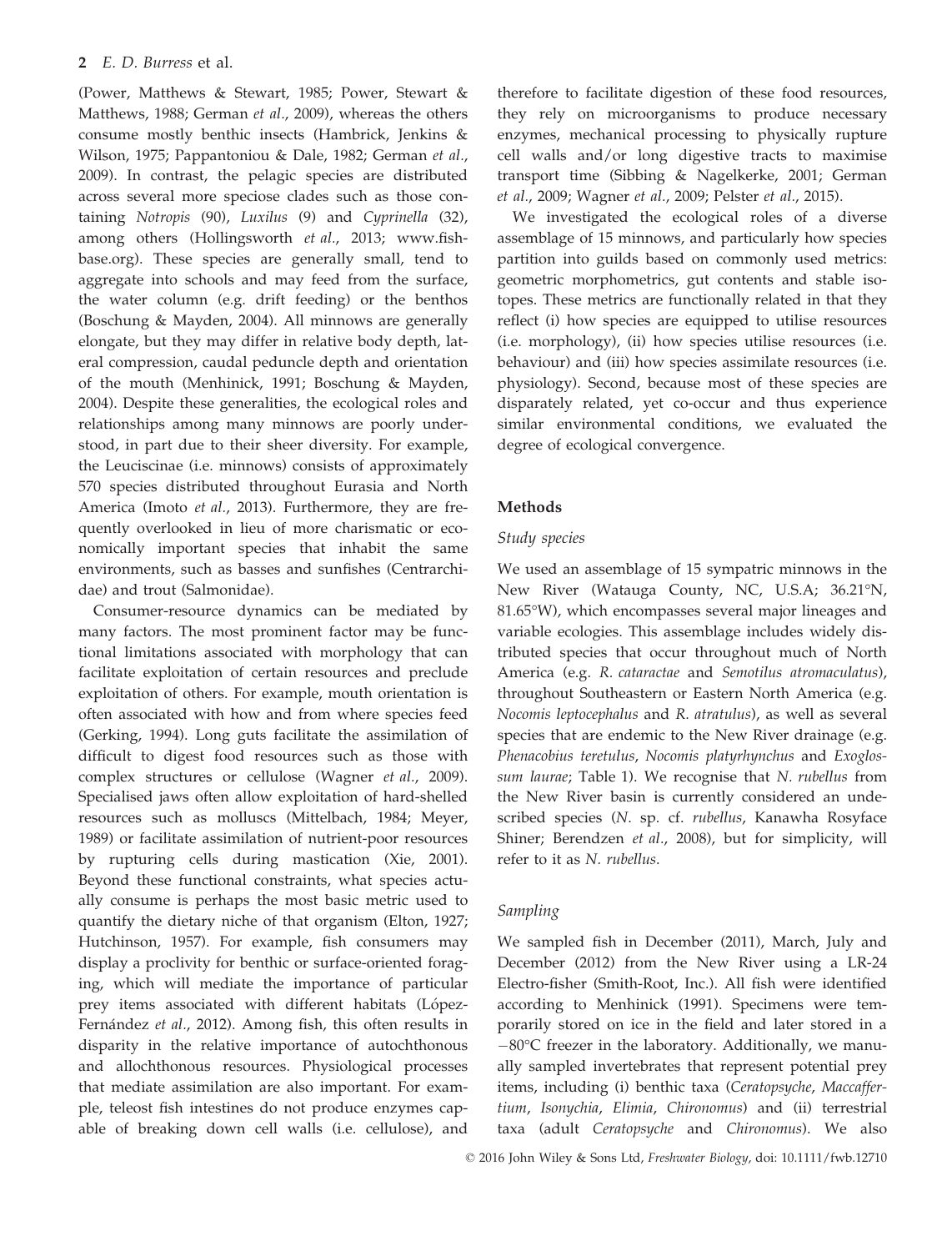Table 1 New River minnow assemblage metrics, their status in the New River and the proportion (%) of the assemblage that each species represents. Species codes correspond to the abbreviations used in Figs 3 and 5

| Taxa                    | Common Name           | Code      | Status     | Proportion |
|-------------------------|-----------------------|-----------|------------|------------|
| Campostoma anomalum     | Central Stoneroller   | Cam ano   | Native     | 0.36       |
| Clinostomus funduloides | Rosyside Dace         | Cli fun   | Native     | 0.05       |
| Cyprinella spiloptera   | Spotfin Shiner        | $Cyp$ spl | Native     | 0.01       |
| Exoglossum laurae       | Tongue-Tied Minnow    | Exo lau   | Endemic    | 0.01       |
| Luxilus coccogenis      | Warpaint Shiner       | Lux coc   | Introduced | 0.04       |
| Nocomis leptocephalus   | Bluehead Chub         | Noc lep   | Native     | 0.18       |
| Nocomis platyrhynchus   | Bigmouth Chub         | Noc_pla   | Endemic    | 0.02       |
| Notropis photogenis     | Silver Shiner         | Not_pho   | Native     | 0.003      |
| Notropis rubellus       | Rosyface Shiner       | Not rub   | Native     | 0.02       |
| Notropis scabriceps     | New River Shiner      | Not sca   | Native     | 0.14       |
| Phenacobius teretulus   | Kanawha Minnow        | Phe ter   | Endemic    | 0.01       |
| Pimephales notatus      | Blunthead Minnow      | Pim not   | Native     | 0.10       |
| Rhinichthys atratulus   | <b>Blacknose Dace</b> | Rhi atr   | Native     | 0.05       |
| Rhinichthys cataractae  | Longnose Dace         | Rhi cat   | Native     | 0.01       |
| Semotilus atromaculatus | Creek Chub            | Sem atr   | Native     | 0.003      |

sampled autochthonous (e.g. algae) and allochthonous (terrestrial leaves) production sources. Voucher specimens of all fish were deposited in the Auburn University Museum of Natural History (Auburn, Alabama, U.S.A.). All individuals used for analyses were representative of adult size classes. Fish from all sampling periods were used for morphometric and gut content analyses. Only specimens from March and July sampling periods were utilised for isotopic analyses to reduce temporal variation.

## Geometric morphometric analysis

The left sides of preserved fish were photographed in lateral aspect using a mounted Nikon D5100 digital camera. We used 18 biologically homologous landmarks (Fig. S1) that describe the lateral body shape of cypriniform fish (Armbruster, 2012). Photographs were digitised and landmarked using tpsUTL and tpsDIG2 (Rohlf, 2006), respectively. Landmarks were superimposed and aligned to correct for size, rotation and translation using MorphoJ (Klingenberg, 2011). Principal components were then used to describe major axes of shape variation among species.

#### Gut content analysis

Fish were thawed, and the entire GI tract was dissected and preserved in 10% formalin. Contents from the oesophagus to the posterior end of the anterior bulb (i.e. the foregut) were removed (Sterner & George, 2000), examined under a microscope and identified. Prey items were grouped into ten functional categories: aquatic or terrestrial insects, molluscs (snails), crustaceans, algae (including diatoms), amorphic detritus, vegetation,

© 2016 John Wiley & Sons Ltd, Freshwater Biology, doi: 10.1111/fwb.12710

wood, seeds and sediment (i.e. sand and silt). Aquatic and terrestrial insects were discriminated with the aid of morphological keys and illustrations (Merritt, Cummins & Berg, 2008). Volumetric proportions of each category were estimated as described by Winemiller (1990). Briefly, the contents were spread on slides and their area compared to that of material of known volume. We then performed principal component analysis to describe major variation among minnow diets using the princomp command in R (R Core Development Team, 2011).

#### Isotopic analyses

Caudal muscle samples were dissected in the laboratory. Muscle samples were lyophilised until dry (i.e. asymptotic mass), ground into a homogenous powder and weighed into tin (CN) or silver (H) capsules. Invertebrates and basal resources were lyophilised whole and homogenised. Samples were analysed for CN at the University of Georgia stable isotope laboratory (Athens, Georgia, U.S.A.) and for H at the Colorado Plateau Stable Isotope Laboratory (Flagstaff, Arizona, U.S.A.). Delta notation represents the deviation of stable isotope ratios  $(^{13}C^{12}C,~^{15}N^{14}N$  and  $^2H^{1}H$ ) from universal standards: PDB limestone (C), atmospheric nitrogen (N) and standard mean ocean water (H). Lipid content can bias  $^{13}$ C analysis (Post *et al.*, 2007) because lipids are  $^{13}$ Cdepleted relative to proteins and carbohydrates. However, minnow C:N ratios were less than 3.5 indicating that lipid content was sufficiently low to prevent bias (Post et al., 2007), so we did not correct for lipid content. Furthermore, lipid content estimated from C:N was similar among minnow species suggesting uniform effects (if any) from lipids, and thus limiting potential bias of our comparative analyses.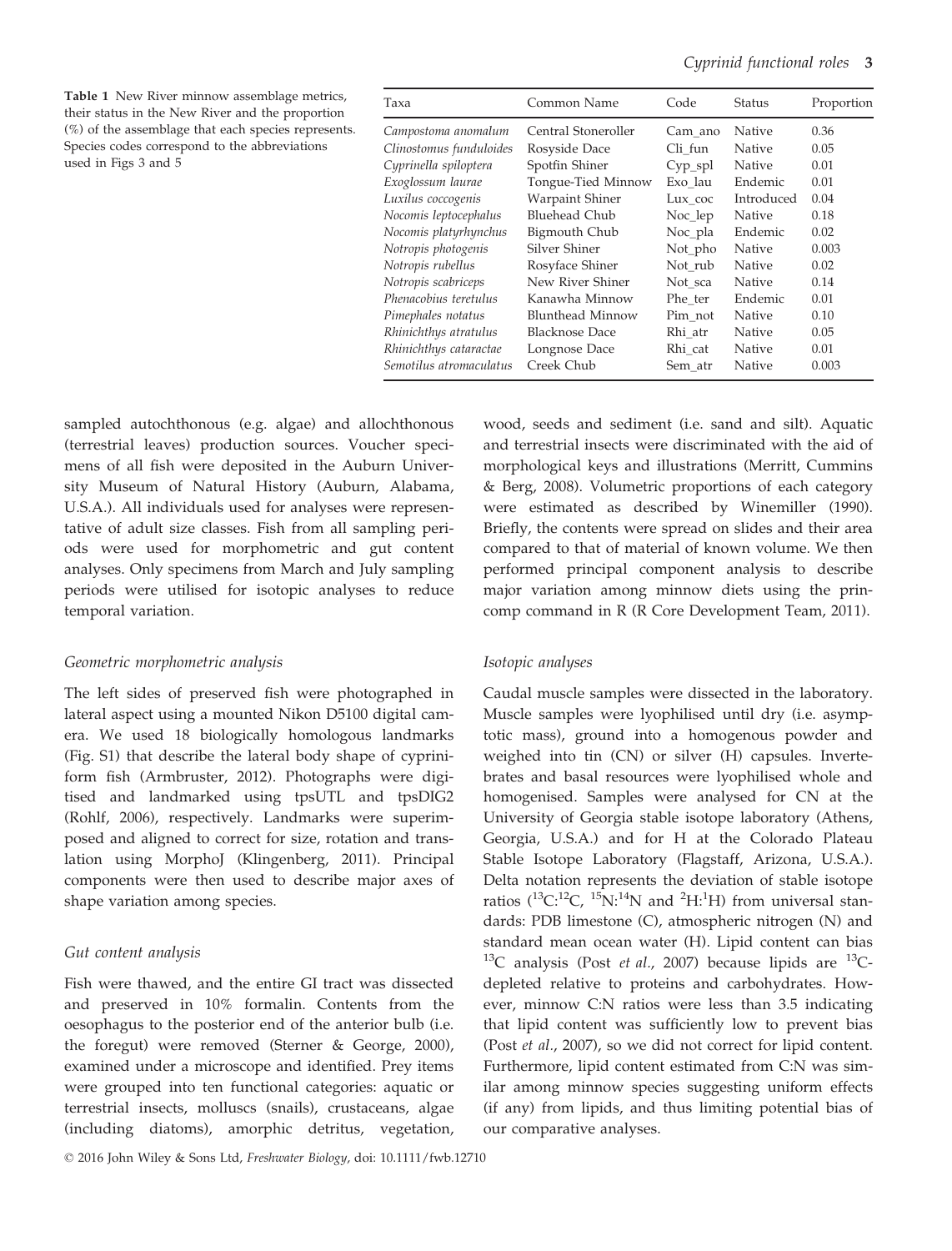To estimate the relative assimilation of prey items, we employed a three-isotope Bayesian mixing model (Hopkins & Ferguson, 2012). Potential prey items were partitioned into four functional groups; however, to account for all items individually, they were coded as subsources in the mixing model (Table S1). We incorporated error associated with (i) fractionation estimates, (ii) variation in consumer and source isotope ratios, (iii) studywide error among standards, (iv) source concentration (of C and N) and (v) digestibility of sources (see below for details). We corrected fish isotopic signatures using generic fractionation rates supported by meta-analyses (Post, 2002): 3.5<sup>o</sup><sub>00</sub> and 0.5<sup>o</sup><sub>00</sub> for <sup>15</sup>N and <sup>13</sup>C, respectively. Sterner and George (2000) demonstrated that these rates are appropriate for cyprinid fish by analysing the isotopic discrepancy between consumer muscle tissues and foregut contents. We incorporated error (e.g. SD) associated with these rates as they were reported in Post (2002):  $0.98\%$  (<sup>13</sup>N) and  $1.3\%$  (<sup>13</sup>C). Fractionation of  ${}^{2}$ H was considered to be 0.0 $\%$  because previous estimates have not been different from zero (Jardine, Kidd & Cunjak, 2009), particularly when lipid content is low. We also incorporated the error among standards:  $\pm 0.10\%$  (<sup>15</sup>N),  $\pm 0.09\%$  (<sup>13</sup>C) and  $\pm 2.5\%$  (<sup>2</sup>H). Source digestibility was incorporated using prior literature (Whitledge & Rabeni, 1997; Roth, Hein & Vander Zanden, 2006): plants (41%), detritus (14%), algae (39%) and invertebrates (92%). Finally, we used uninformative priors (i) because IsotopeR is robust to uninformative priors (Hopkins & Ferguson, 2012) and (ii) to provide estimates that are independent of the gut content analysis. The model was run using three MCMC chains and 10 000 MCMC runs with 10% burnin.

## Trait correlation

We tested for correlations among the three trait matrices: (i)  $^{15}$ N and  $^{13}$ C, (ii) morphometric PC1 and PC2 and (iii) dietary PC1 and PC2 using Mantel tests with 10 000 permutations using the mantel function in the 'vegan' R package (Legendre & Legendre, 2012). Note that  ${}^{2}H$  is not included so that the three matrices have the same dimensionality. As we were interested in each pairwise comparison, we used multiple Mantel tests rather than a partial Mantel test, which can be difficult to interpret (Legendre & Legendre, 2012).

#### Cluster analysis

We tested for the presence of guilds defined by each of the aforementioned traits using Ward's minimum variance clustering. Clusters were evaluated using confidence intervals derived from 10 000 multiscale bootstrap resampling. Cluster analysis was performed and Pvalues were calculated using the R package pvclust (Suzuki & Shimodaira, 2011). Approximately unbiased P-values are between 0 and 1 and reflect how strongly the cluster is supported by the data (Suzuki & Shimodaira, 2011). We tested for clusters using geometric morphometrics (PCs), gut contents (PCs) and stable isotope ratios.

#### Phylogenetic analyses

We inferred the evolutionary relationships among minnows in the New River using published sequence data: Cytochrome b (cytb), Cytochrome C oxidase subunit 1 (CO1) and nuclear Recombination-Activating Gene 1 (RAG1; See Table S2 for accession numbers). Sequences were available for all species except RAG1 for Cyprinella spiloptera and Notropis rubellus, for which RAG1 sequences from the closely related C. lutrensis and N. micropteryx were substituted, respectively (Hollingsworth et al., 2013). Chrosomus erythrogaster was included as an outgroup. Sequences were visually aligned and trimmed to make each gene the same length (cyb: 1137 bp; CO1: 652 bp and RAG1: 1490 bp), and the three genes were concatenated in Mesquite ver. 2.75 (Maddison & Maddison, 2011). We used maximum likelihood analysis in RAxML ver. 7.2.8 (Stamatakis, 2006) using the GTR +  $\Gamma$ model. To test for convergence, we mapped the phylogeny onto the morphometric (PC1 and PC2), dietary (PC1 and PC2) and isotopic  $(^{13}C$  and  $^{15}N$ ) variables using Mesquite.

## Results

#### Phylogeny

The evolutionary relationships inferred from the maximum likelihood tree (Fig. 1) were consistent with previous literature (Hollingsworth et al., 2013). The genus Notropis was recovered as non-monophyletic and forms a clade with Pimephales, Luxilus and Cyprinella (Fig. 1). Campostoma and Nocomis form a clade and Semotilus is sister to all other species (Fig. 1).

#### Geometric morphometrics

Principal component 1 explained 29.9% of the variation in shape among individuals (Fig. 2a). Negative PC1 values were associated with individuals that had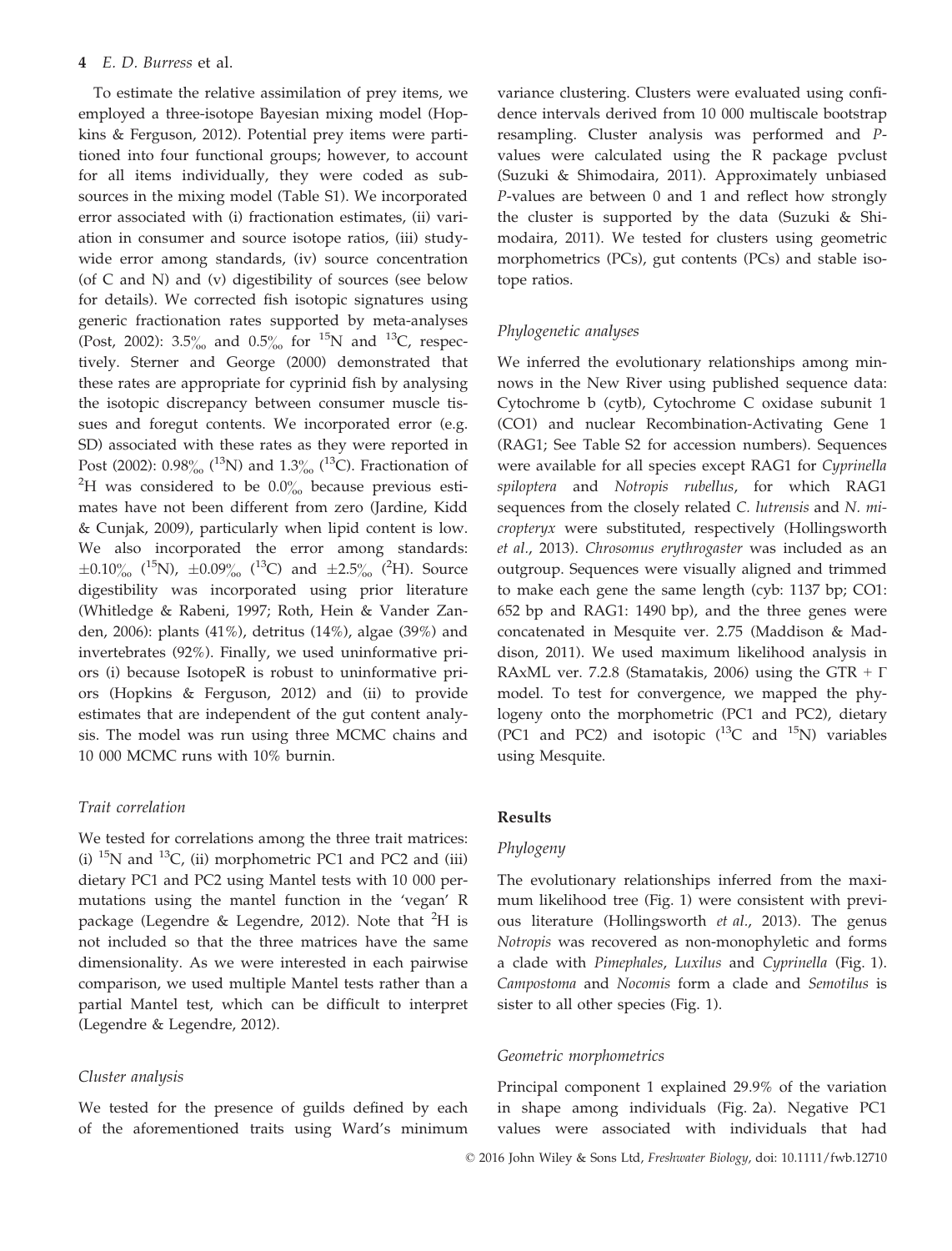



inferior-oriented mouths and long caudal peduncle (e.g. P. teretulus), whereas positive PC1 values were associated with individuals that had superior-oriented mouths and short caudal peduncles (e.g. C. funduloides). PC2 explained 18.0% of the variation in shape among individuals (Fig. 2a). Negative values of PC2 were associated with individuals that had a shallow, short head and slender caudal peduncle (e.g. P. teretulus), whereas positive PC2 values were associated with individuals that had a deep, long head and robust caudal peduncle (e.g. R. cataractae).

#### Gut contents

Minnows varied primarily in their relative consumption of benthic and terrestrial invertebrates and algae (Table S3). Our PCA analysis resulted in two PCs that described 98.1% of the variation in minnow gut contents (Table S4; Fig. 2c). Most species separated into three discrete clusters by PC1 (76.3%) and PC2 (21.8%): those that consumed primarily terrestrial insects (N. photogenis, N. rubellus, N. scabriceps and C. funduloides), aquatic insects (C. spiloptera, Luxilus coccogenis, S. atromaculatus and E. laurae) and algae (e.g. N. leptocephalus, N. platyrhynchus and C. anomalum). Rhinichthys atratulus exhibited a generalist diet such that they consumed relatively equal fractions of aquatic and terrestrial insects (Table 2; Fig. 2c). Phenacobius teretulus and P. notatus exhibited omnivorous diets such that they consumed both aquatic insects and algae (Table 2; Fig. 2c). The aquatic insect category consisted of primarily immature Diptera (Chironomidae and Simuliidae) and smaller fractions of Trichoptera, Ephemeroptera and Plecoptera. The terrestrial insect category consisted primarily of chironomids, trichoptera and ants. The mollusc category consisted entirely of snails and the crustacean category consisted of fragments of juvenile crayfishes.

#### Stable isotopes

Study-wide error (among standards) was  $\pm 0.10\%$  (<sup>15</sup>N),  $\pm 0.1\%$  (<sup>13</sup>C) and  $\pm 2.5\%$  (<sup>2</sup>H). Production sources displayed discrete  $^{13}$ C signatures: terrestrial leaves  $(-28.4 \pm 1.4\%)$  and algae  $(-16.3 \pm 1.4\%)$  and <sup>2</sup>H signatures: terrestrial leaves  $(-100 \pm 7.9)$  and algae  $(-218 \pm 26.1)$ . Minnows varied in both their <sup>13</sup>C and <sup>15</sup>N isotope ratios (Fig. 2e). *Campostoma anomalum* and P. teretulus were  $^{13}$ C-enriched relative to all other species (Fig. 2e). Additionally, minnow <sup>2</sup> H ratios were also widely distributed between those associated with autochthonous (e.g. algae) and allochthonous (e.g. terrestrial leaves) production sources (Fig. 3). Estimates using a three-isotope Bayesian mixing model indicate that all minnows preferentially assimilate nutrients from aquatic invertebrates (Table 2).

## Trait correlation

Morphometric (PC1  $\times$  PC2) and dietary (PC1  $\times$  PC2) matrices were not correlated  $(r = 0.139; P = 0.109)$ .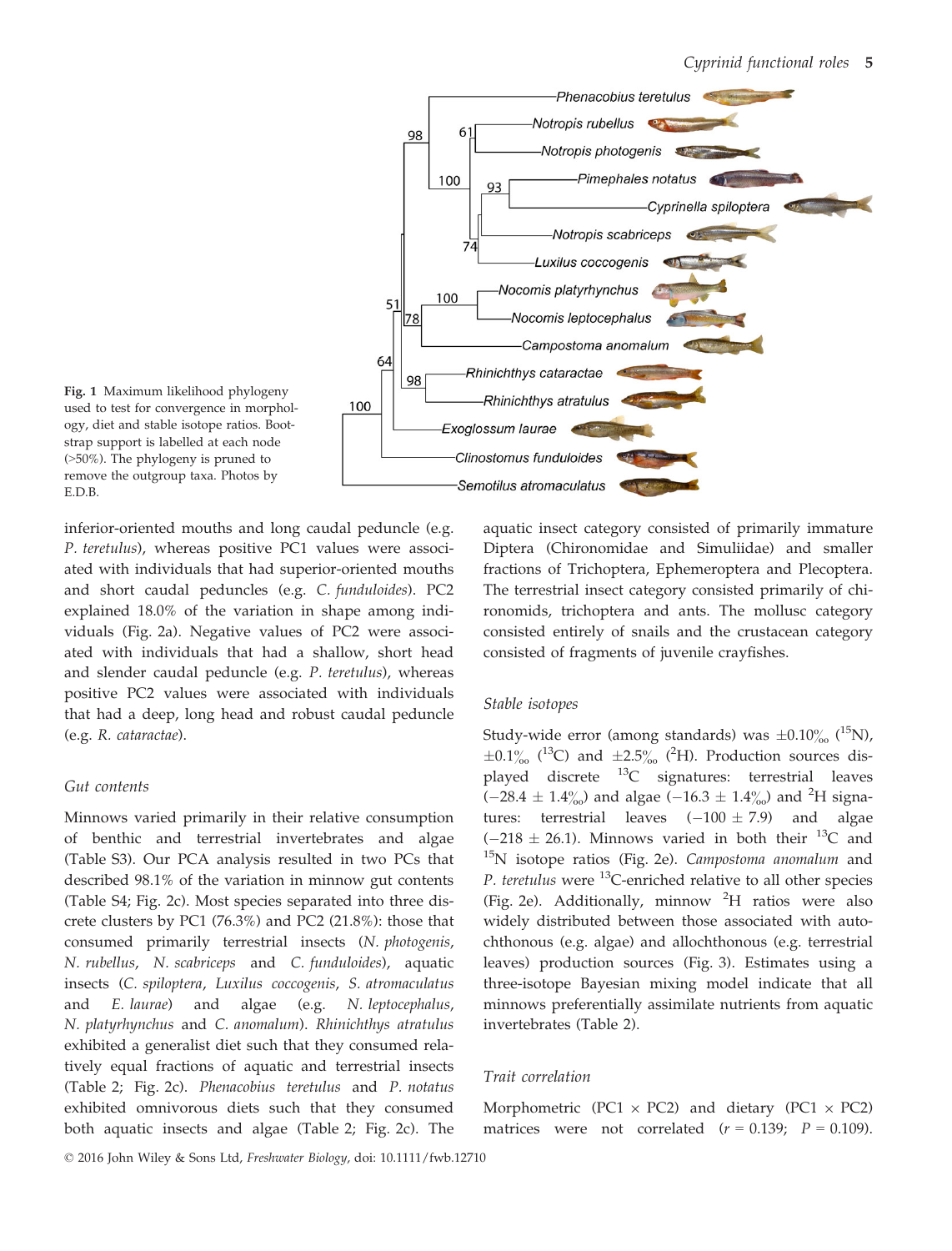6 E. D. Burress et al.



Fig. 2 Shape principal component (PC) analysis (a) showing biologically important body shape differences among minnows with mapped phylogeny (b), principal component analysis showing major variation in minnow diets (c) with mapped phylogeny (d), and mean  $(\pm SD)$ stable isotope ratios (e) with mapped phylogeny (f). Abbreviations follow Table 1.

Likewise, dietary and isotopic ( $^{15}N \times ^{13}C$ ) matrices were also not correlated ( $r = 0.134$ ;  $P = 0.169$ ). However, morphometric and isotopic matrices were significantly correlated ( $r = 0.344$ ;  $P = 0.0155$ ).

#### Guild structure

Cluster analysis of morphometric data revealed five well-supported groupings of species with similar body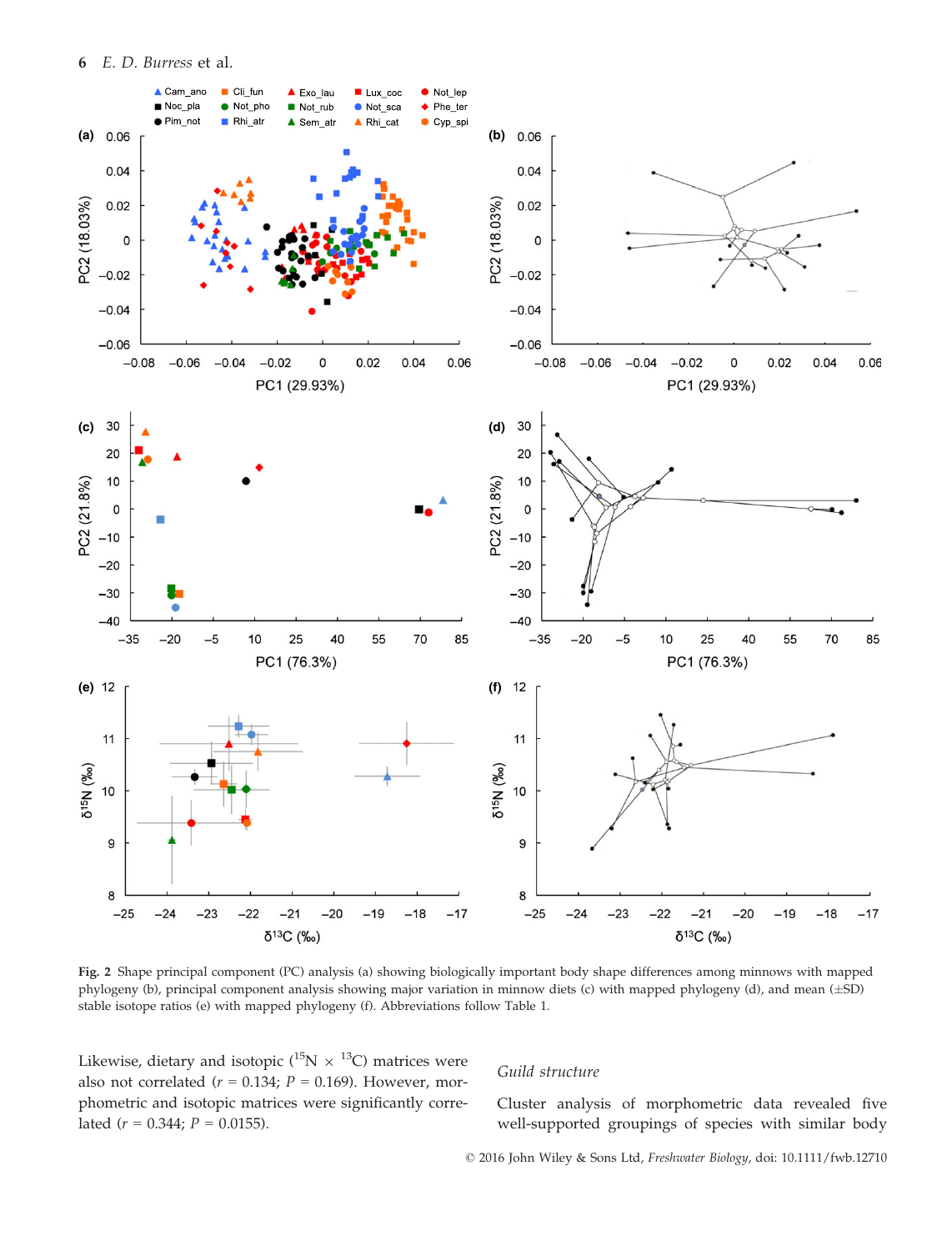Table 2 Mean (95% CI) % importance of food resources based on a three-isotope (<sup>13</sup>C, <sup>15</sup>N, <sup>2</sup>H) Bayesian mixing model. Values are rounded to the nearest integer

| Species                                  | Algae     | Plant     | Detritus | Invertebrate |
|------------------------------------------|-----------|-----------|----------|--------------|
| Rhinichthys cataractae                   | $4(0-66)$ | $2(0-33)$ | $0(0-2)$ | $93(25-100)$ |
| Luxilus coccogenis                       | $4(0-47)$ | $2(0-36)$ | $0(0-5)$ | $93(41-100)$ |
| <i>Semotilus</i><br><i>atromaculatus</i> | $3(0-32)$ | $3(0-40)$ | $0(0-3)$ | 94 (38-100)  |
| Notropis photogenis                      | $4(0-56)$ | $3(0-39)$ | $0(0-2)$ | 93 (17-100)  |
| Clinostomus<br>funduloides               | $3(0-31)$ | $3(0-35)$ | $0(0-1)$ | $91(35-100)$ |
| Nocomis leptocephalus                    | $2(0-15)$ | $3(0-47)$ | $1(0-4)$ | 94 (53-100)  |
| Nocomis platyrhynchus                    | $4(0-54)$ | $3(0-47)$ | $1(0-6)$ | $93(26-100)$ |
| Notropis rubellus                        | $4(0-35)$ | $3(0-35)$ | $0(0-3)$ | 93 (42-100)  |
| Phenacobius teretulus                    | $6(0-61)$ | $3(0-40)$ | $0(0-2)$ | 91 (28-100)  |
| Pimephales notatus                       | $3(0-29)$ | $3(0-43)$ | $0(0-5)$ | 94 (42-100)  |
| Notropis scabriceps                      | $4(0-50)$ | $4(0-56)$ | $0(0-3)$ | 92 (28-100)  |
| Exoglossum laurae                        | $4(0-49)$ | $3(0-35)$ | $0(0-2)$ | $93(25-100)$ |
| Campostoma anomalum                      | $5(0-59)$ | $3(0-37)$ | $0(0-2)$ | $92(28-100)$ |
| Rhinichthys atratulus                    | $3(0-38)$ | $3(0-40)$ | $0(0-1)$ | 94 (36-100)  |
| Cyprinella spiloptera                    | $4(0-51)$ | $3(0-39)$ | $0(0-2)$ | $93(28-100)$ |



Fig. 3 Hydrogen isotope ratios (mean  $\pm$  SD) of minnows relative to those of autochthonous (e.g. algae) and allochthonous (e.g. leafbased detritus) production sources.

shape (Fig. 4a). The groupings consisted of (i) Campostoma anomalum, R. cataractae and P. teretulus ( $P = 0.97$ ) characterised by inferior mouths, pointed snouts and long caudal peduncle, (ii) N. platyrhynchus, N. leptocephalus and C. spiloptera ( $P = 0.98$ ) characterised by subterminal mouths and relatively long snouts, (iii) P. notatus, E. laurae and S. atromaculatus ( $P = 0.95$ ) characterised by subterminal mouths and relatively blunt

© 2016 John Wiley & Sons Ltd, Freshwater Biology, doi: 10.1111/fwb.12710

snouts, (iv) N. photogenis, N. rubellus, N. scabriceps and L. coccogenis ( $P = 0.98$ ) characterised by superior mouths and slender caudal peduncle and (v) R. atratulus and C. funduloides  $(P = 0.98;$  Fig. 4a) characterised by a robust caudal peduncle. Dietary data revealed three well-supported groupings with similar diets (Fig. 4b). Algivorous species (e.g. N. leptocephalus, N. platyrhynchus and C. anomalum) were clustered together ( $P = 0.97$ ) as well as species that consumed large fractions of terrestrial insects (e.g. N. photogenis, N. rubellus, N. scabiceps and C. funduloides;  $P = 0.97$ ). All other species comprised the third grouping associated with consumption of benthic invertebrates  $(P = 0.99;$  Fig. 4b). Isotopic data revealed two well-supported groupings with similar isotopic composition (Fig. 4c): Campostoma anomalum, R. cataractae and P. teretulus were grouped together  $(P = 0.97)$ , whereas all other species comprised the second grouping ( $P = 0.97$ ; Fig. 4c). Hereafter, all reference to guilds pertains only to those with at least 95% bootstrap support.

## Discussion

#### Ecology of the minnow assemblage

All minnows were generally elongate and many overlapped in morphospace. Most variation was associated with habitat and trophic specialisations, namely caudal peduncle morphology and orientation of the mouth (Gerking, 1994). Deeper, more robust caudal peduncles are associated with burst swimming, usually in structurally complex, lentic habitats, whereas slender caudal peduncles are associated with steady swimming in highflow conditions (Langerhans & Reznick, 2010). Indeed, minnows with the most robust caudal peduncles (i.e. positive PC1 and PC2 values) were C. funduloides and R. atratulus, which frequented low-flow areas among littoral vegetation. In contrast, P. teretulus, which are riffle specialists (Boschung & Mayden, 2004), had the most slender caudal peduncle (i.e. negative PC1 and PC2 values). The mouth orientation of minnows is also predicted by habitat and trophic characteristics. Species that possess strongly superior mouths (e.g. the three Notropis spp and C. funduloides) consumed large fractions of terrestrial insects suggesting that they feed from the surface (e.g. Grossman, Moyle & Whitaker, 1982). These species also occasionally consumed seeds, presumably via drift. Several species with weakly superior mouths (e.g. L. coccogenis and C. spiloptera) largely consumed benthic organisms. Rather than feeding directly from the benthos, these species probably feed via drift (Grossman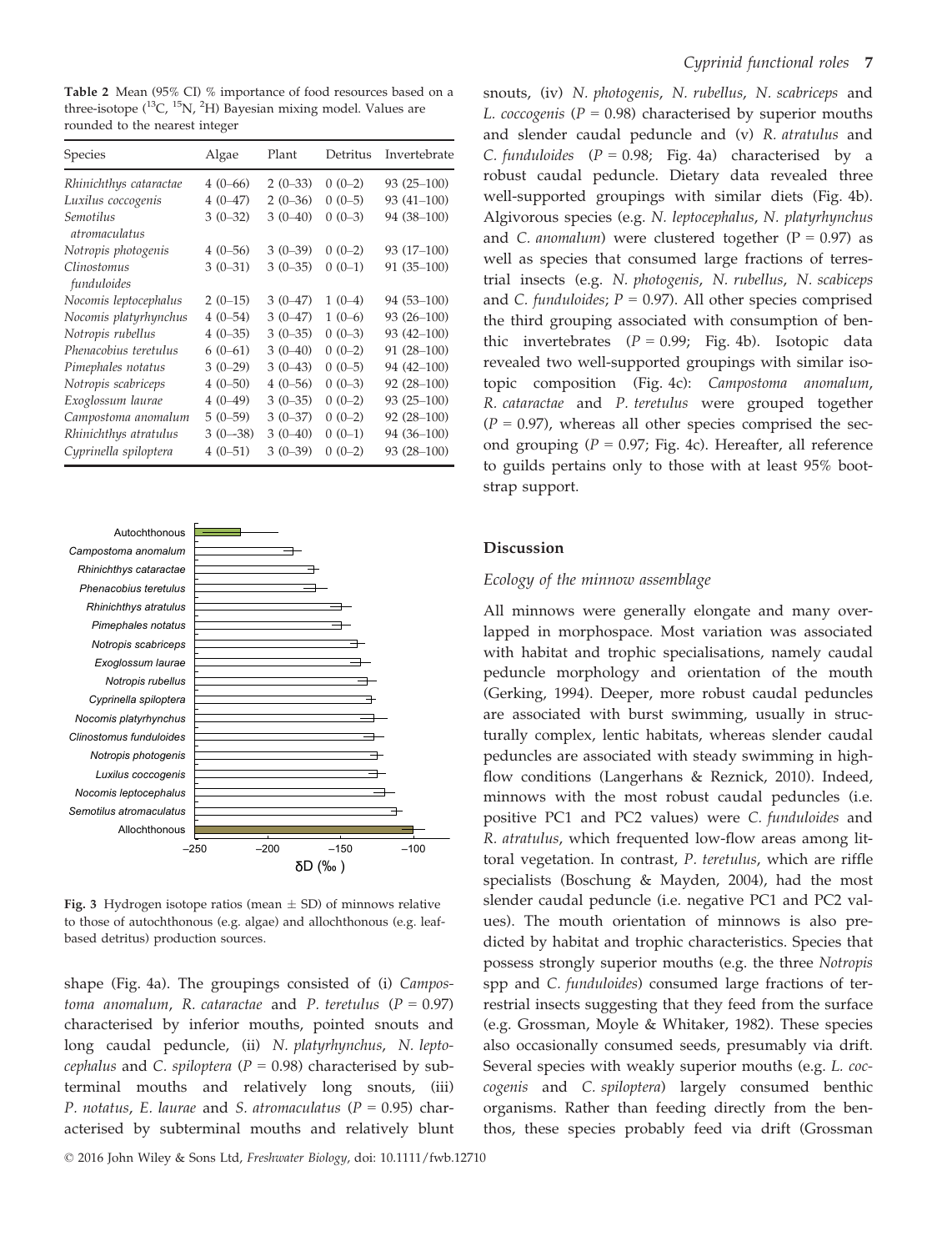

Fig. 4 Cluster analysis of the New River minnow assemblage based on (a) geometric morphometrics (PC scores), (b) gut content analyses (PC scores) and (c) stable isotope ratios  $(^{13}C, ^{15}N$  and <sup>2</sup>H). Red numbers denote the probability values for clusters with >95% support after 10 000 bootstraps. Scales depict the relative depth of the nodes for the associated plot. Abbreviations follow Table 1.

et al., 1982). Alternatively, species with subterminal or inferior mouths (e.g. Nocomis and Rhinichthys, among others) exploited aquatic insect larvae and/or algae. The occurrence of fractions of vegetative detritus and sediment in many of these species suggest that they fed in part directly from the benthos.

Most minnow  $^{13}$ C ratios were associated with those of invertebrates indicating that these are important food sources (Post, 2002). Additionally, minnow  $^{15}N$  ratios varied by approximately  $2.5\%$  among species. This range represents a large fraction of differences often used to discriminate trophic levels  $(2.5-3.4\%_{00}; Post,$ 2002). This variation may reflect the degree to which the consumer engages in omnivory (Post & Takimoto, 2007), differences in the relative assimilation of nutrients (Hopkins & Ferguson, 2012), or differences in the protein content of food resources (Kelly & Martinez del Rio, 2010) all of which can influence isotopic routing. Additionally, isotopic enrichment often occurs during metamorphosis from larval (i.e. aquatic) to adult (i.e. terrestrial) insects (Doi et al., 2007; Tibbetts, Wheeless & Martinez del Rio, 2008). Therefore, variation in the relative importance of aquatic and terrestrial insects may also explain some  $^{15}N$ 

variation in minnows. Invertivorous minnows with the lowest apparent trophic positions (TP) possess subterminal mouths, perhaps largely restricting them to benthic foraging and subsequent ingestion of algae and detritus often associated with benthic habitats (i.e. factors that may reduce their apparent TP). Notropis scabriceps exhibited the highest apparent TP of all minnows, probably because they exploited primarily surface-derived terrestrial prey (Chipps, Perry & Perry, 1994) that tends to be  $15$ N-enriched (Doi *et al.*, 2007; Tibbetts *et al.*, 2008) and did not ingest any  ${}^{15}N$ -poor materials such as vegetation or detritus. Conspicuous, dorsally positioned eyes that are unique to this species may reflect their surfaceoriented foraging (Menhinick, 1991).

Despite consuming different proportions of terrestrial and aquatic insects, algae and sediment, all minnows preferentially assimilated invertebrates. Many minnows probably lack the physiology to assimilate nutrient-poor resources such as algae (German et al., 2009). Mixing models assume that all isotopes are assimilated equally (Hopkins & Ferguson, 2012), which is unlikely to be true for C. anomalum and P. teretulus. These two species had  $13<sup>13</sup>C$  signatures similar to those of algae and significantly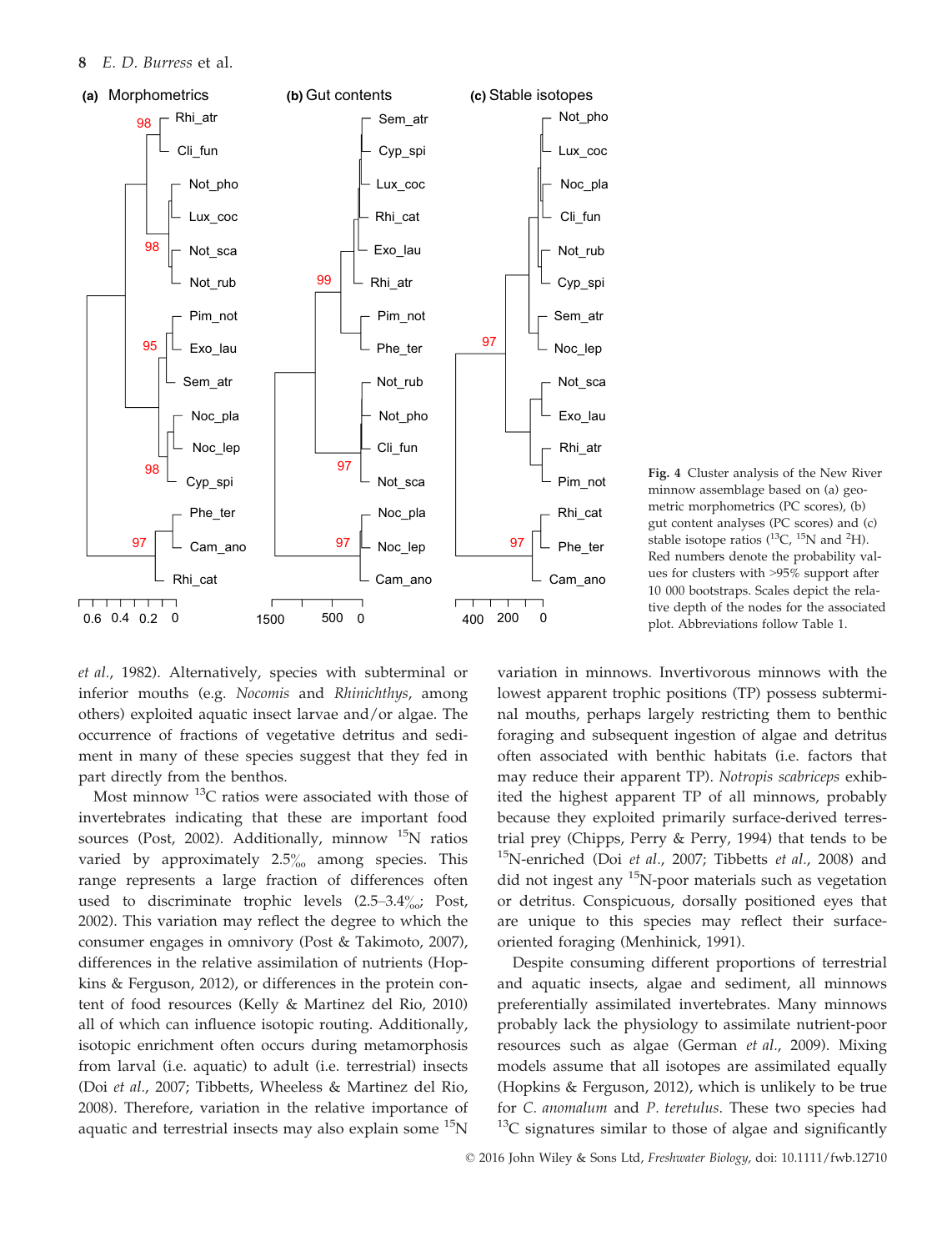different from all other minnows. This suggests that these two species assimilate C from algae, which are C-rich, yet assimilate most of their N and H from invertebrates (i.e. N- and H-rich items). The isotopic signatures of all other species are more congruent with the mixing model results such that all their isotope ratios were similar to those of invertebrates. For example, we expected N. leptocephalus to be algivorous (Power et al., 1985, 1988; German et al., 2009), and N. leptocephalus in the New River did indeed largely consume green algae; however, their  $^{15}$ N,  $^{13}$ C and <sup>2</sup>H signatures were more similar to those of invertebrates than algae. Thus, both Nocomis species, despite consuming large fractions, probably do not assimilate nutrients from algae. This contrast between C. anomalum and N. leptocephalus is potentially associated with their foraging mode. Campostoma anomalum graze algae (Power et al., 1985) and Nocomis presumably engulf it (German et al., 2009). The two genera differ in pharyngeal tooth shape: Campostoma possesses flattened teeth and Nocomis possesses sharper, curved teeth (German et al., 2009). Pharyngeal teeth are important because the mastication process can make difficult to digest food more digestible (Xie, 2001). Indeed, Power et al. (1988) reported that algal cells were ruptured in the guts of C. anomalum, which may explain their ability to assimilate algae-derived nutrients. Phenacobius teretulus also consumed a significant fraction of algae and their  ${}^{13}C$  signatures suggest that they too assimilate some algal-derived nutrients, which contrasts with a previous report that they were selectively invertivorous (Hambrick et al., 1975).

Minnows are known to have diversified along the benthic to pelagic axis (Hollingsworth et al., 2013). Our morphological and dietary data support a distribution of the New River minnow assemblage along that continuum. For example, robust and slender caudal peduncle morphologies are associated with complex and open habitats, respectively (Langerhans & Reznick, 2010), which also corresponds to benthic and pelagic conditions, respectively. Second, the variable mouth angles and relative exploitation of benthic and terrestrial food items exhibited by this minnow assemblage indicate that the species are distributed along the benthic to pelagic axis. Therefore, in addition to a broad evolutionary importance during the diversification of minnows in streams throughout eastern North America, the benthic to pelagic axis may have implications at assemblage and ecosystem scales as well. For example, the benthic to pelagic axis may be important for resource partitioning, and the ability of individuals or species to move along the axis may be important during seasonal fluctuations in resource availability.

## Convergence of functional traits

There are several examples of convergence in morphology, behaviour and physiology within this minnow community. Despite being distantly related, C. anomalum and P. teretulus have converged upon similar morphologies, characterised by small, inferior mouths. These species also have similar  $^{13}C$ ,  $^{15}N$  and  $^{2}H$  isotope signatures, which is most likely due to assimilation of algae. In contrast, the distantly related E. laurae and P. notatus have converged on similar morphology, characterised by relatively blunt heads, yet have different gut contents and isotope ratios. Phenacobius teretulus and P. notatus have drastically different morphologies and isotope signatures, yet they have converged upon similar diets containing larger fractions of detritus and algae. This probably reflects a shared foraging mode such that they inadvertently ingest, but do not assimilate, detritus while foraging for benthic invertebrates.

Notropis photogenis, N. rubellus, N. scabriceps and C. funduloides have evolved independently to exploit terrestrial resources. Terrestrial resources may be consumed directly from the surface or from the water column via drift (Grossman et al., 1982). Alternatively, several species have benthic-oriented diets despite some being evolutionarily divergent. For example, C. spiloptera, L. coccogenis and S. atromaculatus largely consume benthic invertebrates. The likely ancestral condition for this minnow clade was benthic-oriented invertivory (Hollingsworth et al., 2013); therefore, the dietary similarities of these species may not be due to convergence, but merely retention of ancestral behaviour. Many of our distantly related species have similar isotopic compositions, such as L. coccogenis and C. spiloptera, C. funduloides and N. rubellus, S. atromaculatus and N. leptocephalus, and N. scabriceps, R. cataractae and R. atratulus. This is likely to be due to each species having a significant preferential assimilation of invertebrates, which may also reflect ancestral benthic carnivory (German et al., 2009; Hollingsworth et al., 2013). Indeed, the estimated ancestral node values for both diet and isotopic signature were associated with benthic invertivory. Thus, the isotopic similarity among these species probably reflects retention of ancestral physiological traits rather than convergence.

## Guild structure of the minnow assemblage

Our morphological, dietary and isotopic data delineated different numbers of guilds. These guilds also had different compositions. First, two morphometric variables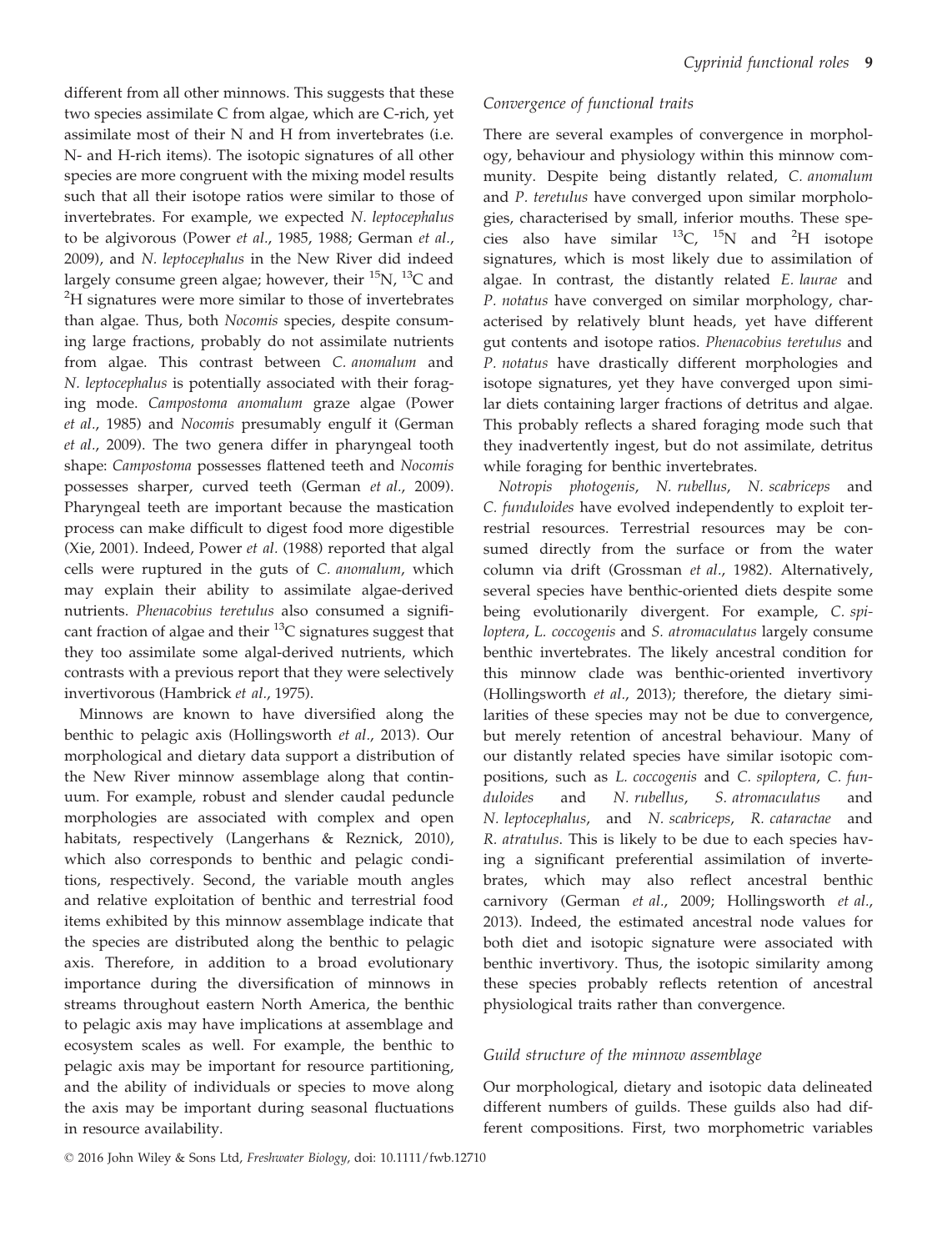(PC1 and PC2) that described almost 50% of the variation in minnow body shape partitioned species into five guilds. These guilds probably depict a combination of habitat and dietary preferences considering that the shape variation described by the PCs was associated with mouth orientation and caudal peduncle morphology (Gerking, 1994; Langerhans & Reznick, 2010). In contrast, two dietary variables (PC1 and PC2), which explained approximately 95% of the variation in minnow diets, partitioned species into three guilds corresponding to benthic herbivores, benthic carnivores and pelagic carnivores. Stable C, N and H isotopes partitioned minnows into two guilds. The guild including C. anomalum, R. cataractae and P. teretulus exhibited less negative  $^{13}$ C, more negative  $^{2}$ H and relatively high  $^{15}$ N signatures. This combination, particularly of  $^{13}C$  and  $^{2}H$ , probably represents an extreme reliance on autochthonous production (e.g. algae). These three species exhibit an affinity for shallow, rocky riffles (Hambrick et al., 1975; Mullen & Burton, 1995), and thus they may be more likely to consume, either directly (e.g. C. anomalum) or indirectly (e.g. R. cataractae and P. teretulus), algae-derived nutrients because light penetration and thereby periphyton growth are concentrated in this habitat (Power et al., 1985, 1988).

Morphology, gut contents and stable isotopes exhibited decreasing discriminatory power, such that they partitioned five, three and two guilds, respectively. In combination, these traits appear to partition three wellsupported guilds. The first guild includes largely herbivorous species (i.e. C. anomalum, N. leptocephalus, and N. platyrhtynchus). The remaining carnivorous minnows can be further partitioning into benthic and pelagic species. Interestingly, a guild containing C. anomalum, P. teretulus, and R. cataractae was well-supported using morphology and stable isotopes; however, these species exhibit large discrepancies in their gut contents. Furthermore, congeners were generally united within clusters. Thus, perhaps much of the ecological variation exhibited by minnows occurs among genera.

Minnows are a speciose group that are ubiquitous in North American streams (Hollingsworth et al., 2013) and form several discrete guilds such as (i) pelagic carnivores, (ii) benthic carnivores and (iii) benthic herbivores. The contrasting ecologies exhibited by minnows, coupled with their diversity and ubiquity, suggest that minnows will play complex and important roles in the ecosystems they inhabit. For example, the widespread preferential assimilation of invertebrate-derived molecules suggests that minnows may play significant roles in nutrient recycling, and this can be a fruitful area for future research, particularly regarding their conservation in the face of widespread habitat fragmentation and loss throughout the ecosystems they inhabit (Helms et al., 2011).

#### Acknowledgments

We are grateful to Byron Hamstead, Jackie Wagner, Michael Perkins, Dan Walker, Gary Pandolfi, Rachael Hoch, Ray Kessler, Jason Selong, Worth Pugh and Kristen Content for assistance with fieldwork. Lynn Siefferman, Michael Gangloff, Shea Tuberty, Robert Creed, Stephen Kempf, Wendy Hood and Jack Feminella provided access to laboratory facilities and equipment for this research. Laura Garland provided laboratory assistance. Brad Schneid assisted with R code. We thank Tom Maddox for CN analysis and Melanie Caron for H analysis. Malorie Hayes, Carla Stout and Milton Tan provided feedback on an earlier draft of this article. Insight from Roger Jones and two anonymous reviewers improved this article. This research was supported by the U.S. National Science Foundation 'All Cypriniformes Species Inventory' Grant (DEB-1023403) and approved by the Appalachian State University IACUC (protocol #10-15). Fish were collected under NCWRC permit 12-SFC00071. This article is dedicated to Felbert Revis and Michael Burress.

## References

- Armbruster J.M. (2012) Standardized measurements, landmarks, and meristic counts for cypriniform fishes. Zootaxa, 3586, 8–16.
- Berendzen P.B., Simons A.M., Wood R.M., Dowling T.F. & Secor C.L. (2008) Recovering cryptic diversity and ancient drainage patterns in eastern North America: historical biogeopgraphy of the Notropis rubellus species group (Teleostei: Cypriniformes). Molecular Phylogenetics and Evolution, 46, 721–737.
- Boschung H.T. & Mayden R.L. (2004) Fishes of Alabama. Smithsonian Books, Washington, D.C.
- Chipps S.R., Perry W.B. & Perry S.A. (1994) Fish assemblages of the central Appalchian highlands: an examination of trophic group abundance in nine West Virginia streams. Environmental Biology of Fishes, 40, 91–98.
- Doi H., Kikuchi E., Takagi S. & Hikano S. (2007) Changes in carbon and nitrogen stable isotopes of chironomid larvae during growth, starvation and metamorphosis. Rapid Communications in Mass Spectrometry, 21, 997–1002.
- Elton C.S. (1927) Animal Ecology. Sidgewick and Jackson, London, U. K..
- Gerking S.D. (1994) Feeding Ecology of Fish. Academic Press, Sand Diego, CA.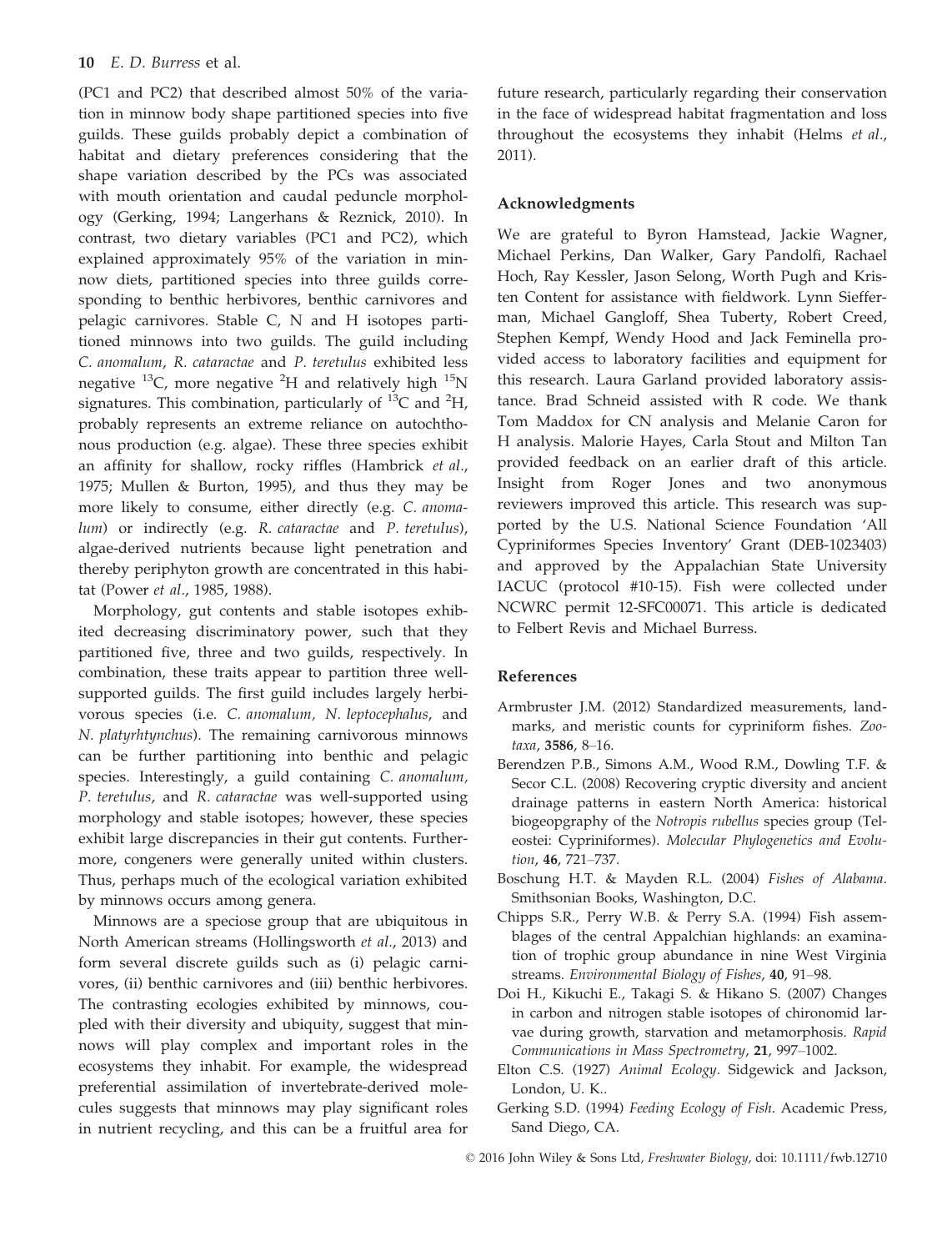- German D.P., Nagle B.C., Villeda J.M., Ruiz A.M., Thomson A.W., Balderas S.C. et al. (2009) Evolution of herbivory in a carnivorous clade of minnows (Teleostei: Cyprinidae): effects on gut size and digestive physiology. Physiological and Biochemical Zoology, 83, 1–18.
- Grossman D.G., Moyle P.B. & Whitaker J.O. Jr (1982) Stochasticity in structural and functional characteristics of an Indiana stream fish assemblage: a test of community theory. The American Naturalist, 120, 423–454.
- Hambrick P.S., Jenkins R.E. & Wilson J.H. (1975) Distribution, habitat, and food of the cyprinid fish Phenacobius Teretulus, a new river drainage Endemic. Copeia, 1, 172–176.
- Helms B.S., Werneke D.C., Gangloff M.M., Hartfield E.D. & Feminella J.W. (2011) The influence of low-head dams on fish assemblages in streams across Alabama. Journal of the North American Benthological Society, 30, 1095–1106.
- Hollingsworth P.R., Simons A.M., Fordyce J.A. & Hulsey C.D. (2013) Explosive diversification following a benthic to pelagic shift in freshwater fishes. BMC Evolutionary Biology, 13, 272.
- Hopkins J.B. III & Ferguson J.M. (2012) Estimating the diets of animals using stable isotopes and a comprehensive Bayesian mixing model. PLoS ONE, 7, e28478.
- Hutchinson G.E. (1957) Concluding remarks. Cold Spring Harbor Symposia on Quantitative Biology, 22, 415–427.
- Imoto J.M., Saitoh K., Sasaki T., Yonezawa T., Adachi J., Kartavtsev Y.P. et al. (2013) Phylogeny and biogeography of highly diverged freshwater fish species (Leuciscinae, Cyprinidae, Teleotei) inferred from mitochondrial genome analysis. Gene, 514, 112–124.
- Jardine T.D., Kidd K.A. & Cunjak R.A. (2009) An evaluation of deuterium as a food source tracer in temperate streams of eastern Canada. Journal of the North American Benthological Society, 28, 885–893.
- Kelly L.J. & Martinez de Rio C. (2010) The fate of carbon in growing fish: an experimental study of isotopic routing. Physiological and Biochemical Zoology, 83, 473–480.
- Klingenberg C.P. (2011) MorphoJ: an integrated software package for geometric morphometrics. Molecular Ecology Resources, 11, 353–357.
- Langerhans R.B. & Reznick D.N. (2010) Ecology and evolution of swimming performance in fishes: predicting evolution with biomechanics. In: Fish Locomotion: An eco-Ethological Perspective (Eds P.Domenici & B.G. Kapoor). pp. 200–248. Science Publishers, Enfield, NH.
- Legendre P. & Legendre L. (2012) Numerical Ecology. 2nd English edn. Elsevier, Amsterdam.
- López-Fernández H., Winemiller K.O., Montaña C. & Honeycutt R.L. (2012) Diet morphology correlations in the radiation of South American Geophagine cichlids (Perciformes: Cichlidae: Cichlinae). PLoS ONE, 7, e33997.
- Maddison W.P. & Maddison D.R. (2011) Mesquite: a modular system for evolutionary analysis. Version 2.75. Available at: [http://mesquiteproject.org/](http://mesquitepro�ject.org/)
- Menhinick E.F.(1991) The Freshwater Fishes of North Carolina. North Carolina Wildlife Resources Commission. Raleigh, NC.
- Merritt R.W., Cummins K.W. & Berg M.B. (2008) An Introduction to the Aquatic Insects of North America, 4th edn..Kendall/Hunt Publishing Co., Dubuque, Iowa.
- Meyer A. (1989) Cost of morphological specialization: feeding performance of the two morphs in the trophically polymorphic cichlid fish, Cichlasoma citrinellum. Oecologia, 80, 431–436.
- Mittelbach G.G. (1984) Predation and resource partitioning in two sunfishes (Centrarchidae). Ecology, 65, 499–513.
- Mullen D.M. & Burton T.M. (1995) Size-related habitat use by longnose dace (Rhinichthys cataractae). American Midland Naturalist, 1995, 177–183.
- Nagle B.C. & Simons A.M. (2012) Rapid diversification in the North American minnow genus Nocomis. Molecular Phylogenetics and Evolution, 63, 639–649.
- Pappantoniou A. & Dale G. (1982) Comparative food habits of two minnow species: blacknose dace, Rhinichthys atratulus and longnose dace, Rhinichthys cataractae. Journal of Freshwater Ecology, 1, 361–364.
- Pelster B., Wood C.M., Speers-Roesch B., Driedzic W.R., Almeida-Val V. & Val A. (2015) Gut transport characteristics in herbivorous and carnivorous serrasalmid fish from ion-poor Rio Negro water. Journal of Comparative Physiology B, 185, 225–241.
- Post D.M. (2002) Using stable isotopes to estimate trophic position: models, methods, and assumptions. Ecology, 83, 703–718.
- Post D.M., Layman C.A., Arrington D.A., Takimoto G., Quattrochi J. & Montaña C.G. (2007) Getting to the fat of the matter: models, methods and assumptions for dealing with lipids in stable isotope analyses. Oecologia, 152, 179– 189.
- Post D.M. & Takimoto G. (2007) Proximate structural mechanisms for variation in food-chain length. Oikos, 116, 775– 782.
- Power M.E., Matthews W.J. & Stewart A.J. (1985) Grazing minnows, piscivorous bass, and stream algae: dynamics of a strong interaction. Ecology, 66, 1448–1456.
- Power M.E., Stewart A.J. & Matthews W.J. (1988) Grazer control of algae in an Ozark Mountain stream: effects of short-term exclusion. Ecology, 69, 1894–1898.
- R Development Core Team (2011) R: a language and environment for statistical computing. R Foundation for Statistical Computing, Vienna, Austria. ISBN 3-900051-07-0. Available at:<http://www.R-project.org/>.
- Rohlf F.J. (2006) tpsDIG, version 2.10. Department of Ecology and Evolution, State University of New York at Stony Brook.
- Roth B.M., Hein C.L. & Vander Zanden M.J. (2006) Using bioenergetics and stable isotopes to assess the trophic role of rusty crayfish (Orconectes rusticus) in lake littoral zones.